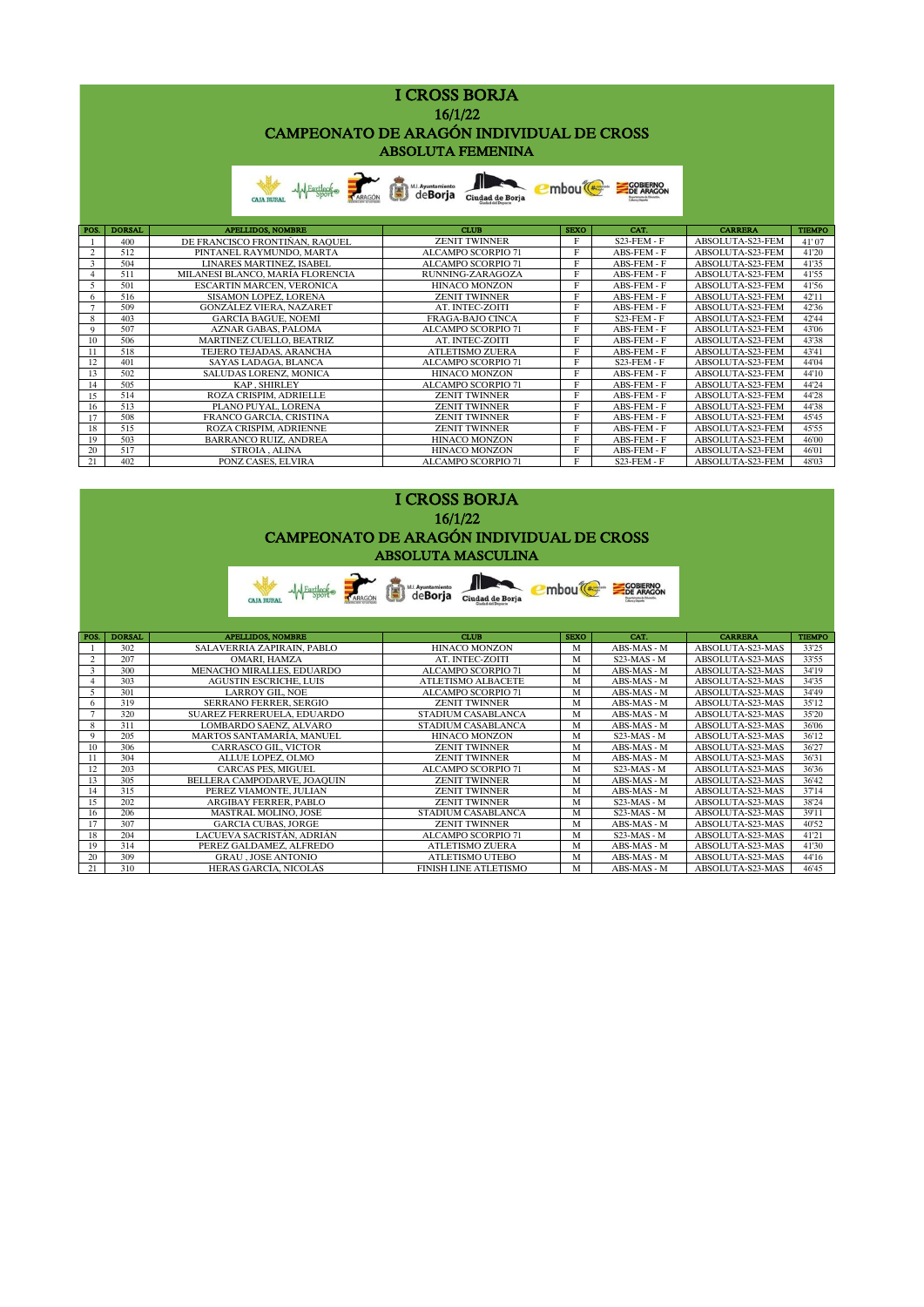|      |               | CAMPEONATO DE ARAGÓN INDIVIDUAL DE CROSS |                            |             |                              |                |               |
|------|---------------|------------------------------------------|----------------------------|-------------|------------------------------|----------------|---------------|
|      |               | <b>CAJA RURA</b>                         | deBoria<br>Ciudad de Borja |             | <b>COBIERNO</b><br>DE ARAGON |                |               |
| POS. | <b>DORSAL</b> | <b>APELLIDOS, NOMBRE</b>                 | <b>CLUB</b>                | <b>SEXO</b> | CAT.                         | <b>CARRERA</b> | <b>TIEMPO</b> |
|      | 401           | TAMARGO SIERRA. SUSANA                   | <b>RUNNING-ZARAGOZA</b>    |             | <b>F40-FEM-F</b>             | MASTER-S20-FEM | 30'07         |
|      | 400           | <b>NAVAS MILLASTRE, RUTH</b>             | <b>ZENIT TWINNER</b>       |             | <b>F40-FEM - F</b>           | MASTER-S20-FEM | 32'50         |

| <b>I CROSS BORJA</b><br>16/1/22<br>CAMPEONATO DE ARAGÓN INDIVIDUAL DE CROSS<br><b>F45 FEMENINO</b> |               |                                |                            |             |                              |                |               |  |
|----------------------------------------------------------------------------------------------------|---------------|--------------------------------|----------------------------|-------------|------------------------------|----------------|---------------|--|
|                                                                                                    |               |                                | deBoria<br>Ciudad de Borja |             | <b>COBIERNO</b><br>DE ARAGON |                |               |  |
| POS.                                                                                               | <b>DORSAL</b> | <b>APELLIDOS, NOMBRE</b>       | <b>CLUB</b>                | <b>SEXO</b> | CAT.                         | <b>CARRERA</b> | <b>TIEMPO</b> |  |
|                                                                                                    | 452           | MARCO MARTINEZ. MARÍA PILAR    | <b>ATLETISMO ZUERA</b>     | E           | <b>F45-FEM-F</b>             | MASTER-S20-FEM | 28'30         |  |
|                                                                                                    | 450           | BONACHO ORTIN. EVA MARIA       | ZARAGOZA ATLETISMO         | Е           | <b>F45-FEM-F</b>             | MASTER-S20-FEM | 29'09         |  |
| 3                                                                                                  | 454           | MONSERRATE AMELIA. YOLANDA     | <b>ZENIT TWINNER</b>       | Е           | <b>F45-FEM-F</b>             | MASTER-S20-FEM | 30'20         |  |
|                                                                                                    | 455           | OCHOA LINARES, SUSANA          | AT. INTEC-ZOITI            | E           | <b>F45-FEM - F</b>           | MASTER-S20-FEM | 30'37         |  |
|                                                                                                    | 456           | PEREZ-NAVARRO ROMERO, ADELAIDA | <b>ZENIT TWINNER</b>       | Е           | <b>F45-FEM - F</b>           | MASTER-S20-FEM | 36'35         |  |



| <b>I CROSS BORJA</b><br>16/1/22<br>CAMPEONATO DE ARAGÓN INDIVIDUAL DE CROSS<br><b>F55 FEMENINO</b> |               |                                      |                        |             |                    |                |               |
|----------------------------------------------------------------------------------------------------|---------------|--------------------------------------|------------------------|-------------|--------------------|----------------|---------------|
|                                                                                                    |               | <b>GOBIERNO</b>                      |                        |             |                    |                |               |
| POS.                                                                                               | <b>DORSAL</b> | <b>APELLIDOS, NOMBRE</b>             | <b>CLUB</b>            | <b>SEXO</b> | CAT.               | <b>CARRERA</b> | <b>TIEMPO</b> |
|                                                                                                    | 550           | JIMENEZ JIMENEZ, CRISTINA DEL CARMEN | <b>ATLETISMO ZUERA</b> |             | <b>F55-FEM - F</b> | MASTER-S20-FEM | 31'41         |

| <b>I CROSS BORJA</b><br>16/1/22<br>CAMPEONATO DE ARAGÓN INDIVIDUAL DE CROSS<br><b>F60 FEMENINO</b>                            |                      |                                                         |                                     |             |                           |                                  |                        |
|-------------------------------------------------------------------------------------------------------------------------------|----------------------|---------------------------------------------------------|-------------------------------------|-------------|---------------------------|----------------------------------|------------------------|
| <b>COBIERNO</b><br>DE ARAGON<br>M.I. Ayuntamiento<br>個<br>mbou <sup>(</sup><br>Ciudad de Boria<br>ARAGÓN<br><b>CAJA RURAI</b> |                      |                                                         |                                     |             |                           |                                  |                        |
| POS.                                                                                                                          | <b>DORSAL</b><br>600 | <b>APELLIDOS, NOMBRE</b><br>LONGAS SAGASTE, MARIA PILAR | <b>CLUB</b><br><b>ZENIT TWINNER</b> | <b>SEXO</b> | CAT.<br>$F60$ - $FEM - F$ | <b>CARRERA</b><br>MASTER-S20-FEM | <b>TIEMPO</b><br>34'01 |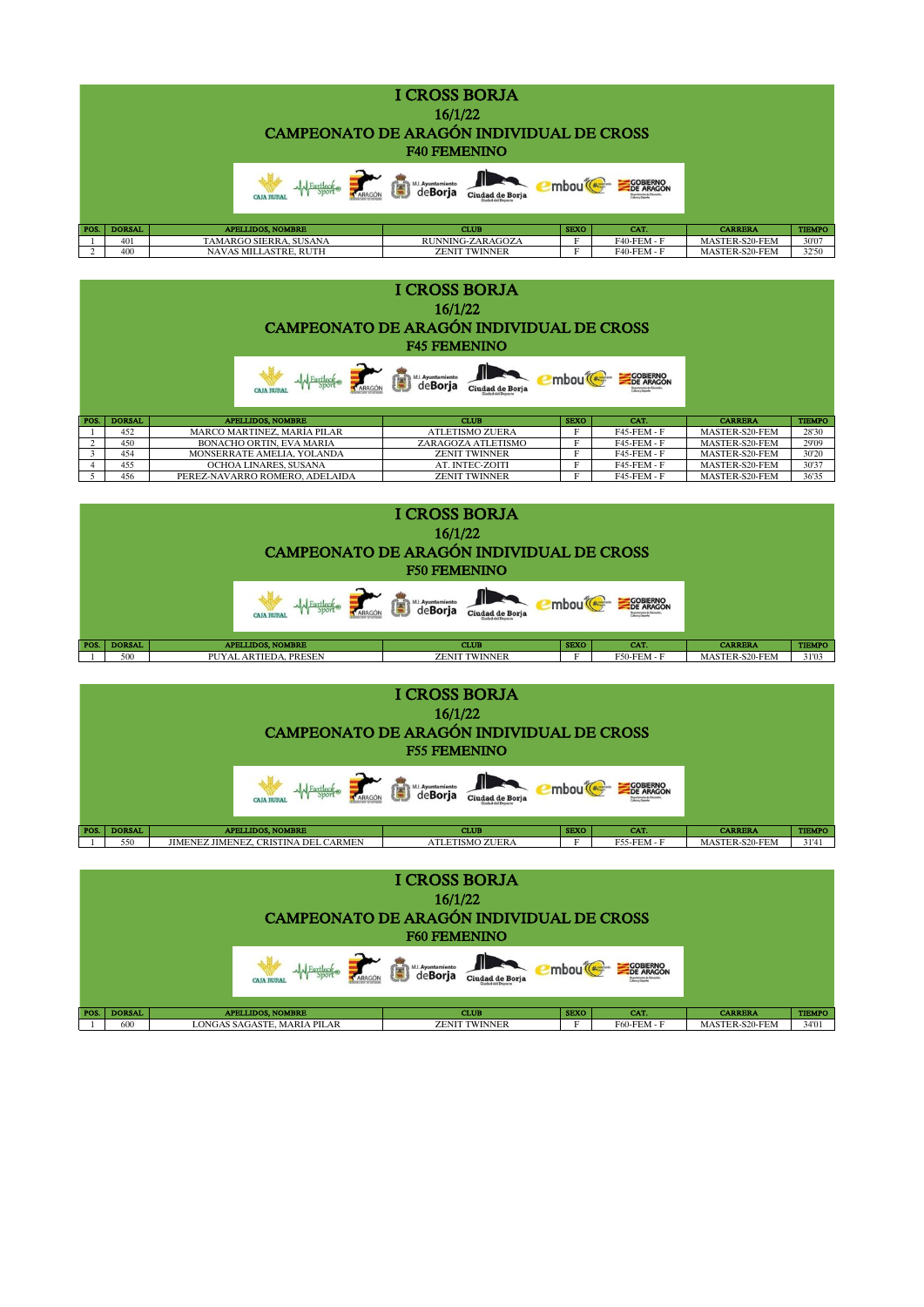|      |               | Martieck <b>ARAGON</b>      | deBorja Ciudad de Borja | mbou <sup>(</sup> | <b>COBIERNO</b><br>DE ARAGON |                   |               |
|------|---------------|-----------------------------|-------------------------|-------------------|------------------------------|-------------------|---------------|
| POS. | <b>DORSAL</b> | <b>APELLIDOS, NOMBRE</b>    | <b>CLUB</b>             | <b>SEXO</b>       | CAT.                         | <b>CARRERA</b>    | <b>TIEMPO</b> |
|      | 356           | RICO CAMPOS, DAVID          | <b>ATLETISMO ZUERA</b>  | м                 | M35-MAS                      | <b>MASTER-MAS</b> | 23'04         |
|      | 352           | MORA HERNANDEZ, JAIME       | <b>ATLETISMO ZUERA</b>  | м                 | M35-MAS                      | <b>MASTER-MAS</b> | 23'12         |
|      | 350           | ARANDA FERRÁNDEZ, LUIS      | <b>INDEPENDIENTE</b>    | M                 | M35-MAS                      | <b>MASTER-MAS</b> | 23'31         |
|      | 353           | PAREDES RODRIGUEZ, ANGEL    | <b>ZENIT TWINNER</b>    | M                 | M35-MAS                      | <b>MASTER-MAS</b> | 23'53         |
|      | 355           | POLANCO CUBERO, LUIS MANUEL | <b>ATLETISMO ZUERA</b>  | M                 | M35-MAS                      | <b>MASTER-MAS</b> | 26'39         |

|      |               | CAMPEONATO DE ARAGÓN INDIVIDUAL DE CROSS |                                      |             |                              |                   |               |
|------|---------------|------------------------------------------|--------------------------------------|-------------|------------------------------|-------------------|---------------|
|      |               |                                          | M.L. Ayuntamiento<br>Ciudad de Borja |             | <b>COBIERNO</b><br>DE ARAGON |                   |               |
| POS. | <b>DORSAL</b> | <b>APELLIDOS, NOMBRE</b>                 | <b>CLUB</b>                          | <b>SEXO</b> | CAT.                         | <b>CARRERA</b>    | <b>TIEMPO</b> |
|      | 413           | LORDA DIAZ. DENIS                        | <b>ATLETISMO ZUERA</b>               | M           | $M40-MAS$                    | <b>MASTER-MAS</b> | 22'12         |
|      | 414           | MURO SUPERVIA, JOSE ANTONIO              | <b>ZENIT TWINNER</b>                 | M           | M40-MAS                      | <b>MASTER-MAS</b> | 22'23         |
| 3    | 416           | RUIZ CASTILLO, JAIME                     | ATLETICO OROEL                       | M           | M40-MAS                      | <b>MASTER-MAS</b> | 22'41         |
|      | 403           | <b>BELLES FERRER, LORENZO</b>            | ATLETISMO ZUERA                      | M           | M40-MAS                      | <b>MASTER-MAS</b> | 23'15         |
|      |               |                                          |                                      |             |                              |                   |               |
|      | 412           | LABORDA SALVADOR, DAVID                  | <b>ZENIT TWINNER</b>                 | M           | M40-MAS                      | <b>MASTER-MAS</b> | 23'28         |
|      | 408           | DIBA. ABDOULAYE                          | RUNNING-ZARAGOZA                     | M           | M40-MAS                      | <b>MASTER-MAS</b> | 23'41         |
|      | 415           | PADROS SUAREZ, ABRAHAM                   | <b>ZENIT TWINNER</b>                 | M           | M40-MAS                      | <b>MASTER-MAS</b> | 24'10         |
|      | 417           | SUPERVIA POCINO, SERGIO                  | <b>HINACO MONZON</b>                 | M           | M40-MAS                      | <b>MASTER-MAS</b> | 24'15         |
| 9    | 407           | <b>COLCHERO TOMEY, RUBEN</b>             | <b>CA TRIALS</b>                     | M           | M40-MAS                      | <b>MASTER-MAS</b> | 26'16         |

| <b>I CROSS BORJA</b><br>16/1/22<br>CAMPEONATO DE ARAGÓN INDIVIDUAL DE CROSS<br><b>M45 MASCULINO</b> |               |                                  |                                                    |             |                              |                   |               |  |
|-----------------------------------------------------------------------------------------------------|---------------|----------------------------------|----------------------------------------------------|-------------|------------------------------|-------------------|---------------|--|
|                                                                                                     |               |                                  | ML Ayuntamiento<br>de <b>Borja</b> Ciudad de Borja |             | <b>COBIERNO</b><br>DE ARAGON |                   |               |  |
| POS.                                                                                                | <b>DORSAL</b> | <b>APELLIDOS, NOMBRE</b>         | <b>CLUB</b>                                        | <b>SEXO</b> | CAT.                         | <b>CARRERA</b>    | <b>TIEMPO</b> |  |
|                                                                                                     | 450           | CALERO BERMEJO, OSCAR            | <b>ATLETISMO ZUERA</b>                             | M           | $M45-MAS$                    | <b>MASTER-MAS</b> | 22'28         |  |
|                                                                                                     | 454           | <b>LOPEZ ARBUES, MARCOS</b>      | <b>ZENIT TWINNER</b>                               | M           | M45-MAS                      | <b>MASTER-MAS</b> | 22'32         |  |
|                                                                                                     | 459           | SANGÜESA LOREN, FRANCISCO JAVIER | ATLETISMO CALATAYUD                                | М           | M45-MAS                      | <b>MASTER-MAS</b> | 25'45         |  |
|                                                                                                     | 453           | <b>JUSTICIA CARBALLO, NESTOR</b> | <b>ATLETISMO UTEBO</b>                             | м           | M45-MAS                      | <b>MASTER-MAS</b> | 26'43         |  |
|                                                                                                     | 457           | <b>MENSURO MIGUEL, UNAI</b>      | ZARAGOZA ATLETISMO                                 | М           | M45-MAS                      | <b>MASTER-MAS</b> | 27'12         |  |
| 6                                                                                                   | 456           | <b>MARTINEZ RUIZ, RUBEN</b>      | <b>INDEPENDIENTE</b>                               | M           | M45-MAS                      | <b>MASTER-MAS</b> | 27'36         |  |
|                                                                                                     | 458           | ROY MINGUEZ, MANUEL ALEJANDRO    | RUNNING-ZARAGOZA                                   | м           | M45-MAS                      | <b>MASTER-MAS</b> | 29'06         |  |

|      |               | CAMPEONATO DE ARAGÓN INDIVIDUAL DE CROSS |                      |             |                              |                   |               |
|------|---------------|------------------------------------------|----------------------|-------------|------------------------------|-------------------|---------------|
|      |               |                                          | deBorja              |             | <b>COBIERNO</b><br>DE ARAGON |                   |               |
| POS. | <b>DORSAL</b> | <b>APELLIDOS, NOMBRE</b>                 | <b>CLUB</b>          | <b>SEXO</b> | CAT.                         | <b>CARRERA</b>    | <b>TIEMPO</b> |
|      | 507           | ESTEBAN ESCRIBANO, MARIO                 | <b>ZENIT TWINNER</b> | M           | M50-MAS                      | <b>MASTER-MAS</b> | 24'02         |
|      | 500           | <b>CARRERAS GALVE, RAUL</b>              | <b>INDEPENDIENTE</b> | M           | $M50-MAS$                    | <b>MASTER-MAS</b> | 24'11         |
| 3    | 506           | <b>ENGUITA GIL, JOSE MIGUEL</b>          | ZARAGOZA ATLETISMO   | M           | M50-MAS                      | <b>MASTER-MAS</b> | 25'33         |
|      | 501           | <b>CARRERAS GALVE, OSCAR</b>             | <b>INDEPENDIENTE</b> | M           | M50-MAS                      | <b>MASTER-MAS</b> | 26'01         |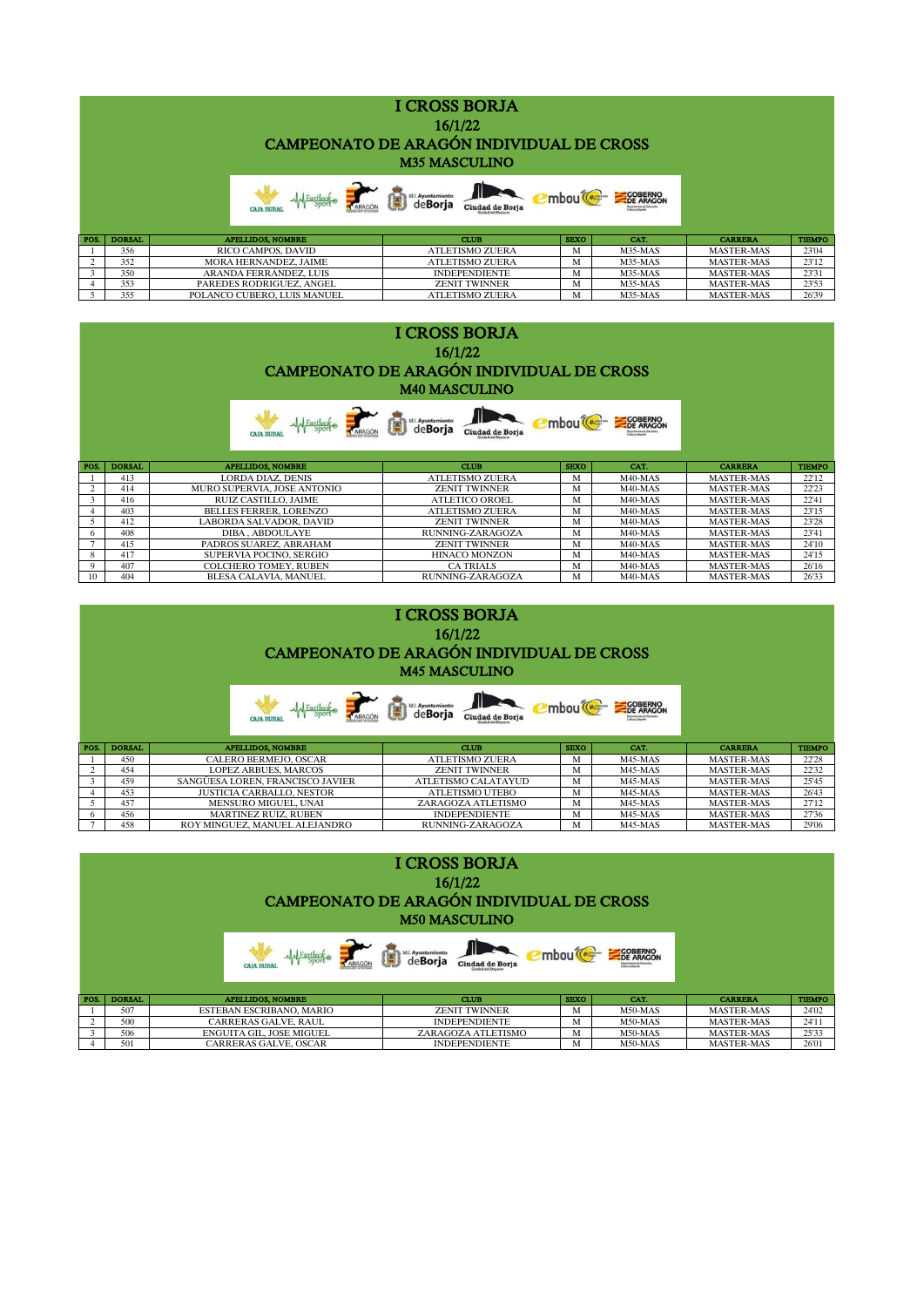|      |               |                                   | (日)<br>M.I. Ayuntamiento  |             | <b>COBIERNO</b><br>DE ARAGON<br><b>Teaching the Brookley</b> |                   |               |
|------|---------------|-----------------------------------|---------------------------|-------------|--------------------------------------------------------------|-------------------|---------------|
| POS. | <b>DORSAL</b> | <b>APELLIDOS, NOMBRE</b>          | <b>CLUB</b>               | <b>SEXO</b> | CAT.                                                         | <b>CARRERA</b>    | <b>TIEMPO</b> |
|      | 552           | <b>GONZALEZ IZOUIERDO, MANUEL</b> | <b>ATLETICA TUROLENSE</b> | M           | M55-MAS                                                      | <b>MASTER-MAS</b> | 23'24         |
|      | 557           | VELASCO GODOY, JUAN CARLOS        | <b>ALCAMPO SCORPIO 71</b> | M           | M55-MAS                                                      | <b>MASTER-MAS</b> | 28'25         |
|      | 556           | TEJERO CEBRIÁN, FRANCISCO         | <b>ALCAMPO SCORPIO 71</b> | М           | M55-MAS                                                      | <b>MASTER-MAS</b> | 31'08         |

| <b>I CROSS BORJA</b><br>16/1/22<br>CAMPEONATO DE ARAGÓN INDIVIDUAL DE CROSS<br><b>M60 MASCULINO</b> |               |                              |                           |             |                       |                   |               |  |  |
|-----------------------------------------------------------------------------------------------------|---------------|------------------------------|---------------------------|-------------|-----------------------|-------------------|---------------|--|--|
|                                                                                                     |               |                              | M.L. Ayuntamiento<br>T    |             | COBIERNO<br>DE ARAGON |                   |               |  |  |
| POS.                                                                                                | <b>DORSAL</b> | <b>APELLIDOS, NOMBRE</b>     | <b>CLUB</b>               | <b>SEXO</b> | CAT.                  | <b>CARRERA</b>    | <b>TIEMPO</b> |  |  |
|                                                                                                     | 600           | ATOCHERO VALVERDE, FRANCISCO | <b>CA TRIALS</b>          | M           | M60-MAS               | <b>MASTER-MAS</b> | 29'02         |  |  |
|                                                                                                     | 603           | SANCHO BERNABE, JULIAN       | <b>ZENIT TWINNER</b>      | M           | M60-MAS               | <b>MASTER-MAS</b> | 31'29         |  |  |
| 3                                                                                                   | 601           | ESPAÑOL GASCÓN, JOSÉ         | <b>ATLETICA TUROLENSE</b> | M           | M60-MAS               | <b>MASTER-MAS</b> | 33'48         |  |  |
|                                                                                                     | 604           | SANTOS MARCO, ANTONIO        | <b>ATLETISMO ZUERA</b>    | M           | M60-MAS               | <b>MASTER-MAS</b> | 38'55         |  |  |

|      |               | CAMPEONATO DE ARAGÓN INDIVIDUAL DE CROSS |                        |                      |                                                                             |                   |               |
|------|---------------|------------------------------------------|------------------------|----------------------|-----------------------------------------------------------------------------|-------------------|---------------|
|      |               | ARAGÓN                                   | 信<br>M.I. Ayuntamiento | mbou <sup>(###</sup> | <b>COBIERNO</b><br>DE ARAGON<br>Departamento de Educacio<br>Terra y Orquela |                   |               |
| POS. | <b>DORSAL</b> | <b>APELLIDOS, NOMBRE</b>                 | <b>CLUB</b>            | <b>SEXO</b>          | CAT.                                                                        | <b>CARRERA</b>    | <b>TIEMPO</b> |
|      | 700           | TORRE MANRIOUE. JOSE ANTONIO             | <b>OLIMPO INTEGRAL</b> | М                    | $M70-MAS$                                                                   | <b>MASTER-MAS</b> | 34'54         |

| <b>I CROSS BORJA</b><br>16/1/22<br>CAMPEONATO DE ARAGÓN INDIVIDUAL DE CROSS<br><b>M75 MASCULINO</b> |               |  |                               |          |  |                          |                 |             |                              |                   |               |
|-----------------------------------------------------------------------------------------------------|---------------|--|-------------------------------|----------|--|--------------------------|-----------------|-------------|------------------------------|-------------------|---------------|
|                                                                                                     |               |  | <b>CAIA RURAL</b>             | Fartleck |  | Ē<br>& M.I. Ayuntamiento |                 |             | <b>COBIERNO</b><br>DE ARAGON |                   |               |
| POS.                                                                                                | <b>DORSAL</b> |  | <b>APELLIDOS, NOMBRE</b>      |          |  |                          | <b>CLUB</b>     | <b>SEXO</b> | CAT.                         | <b>CARRERA</b>    | <b>TIEMPO</b> |
|                                                                                                     | 750           |  | <b>GARCIA CARBAJO, MANUEL</b> |          |  |                          | AT. INTEC-ZOITI | M           | $M75-MAS$                    | <b>MASTER-MAS</b> | 43'16         |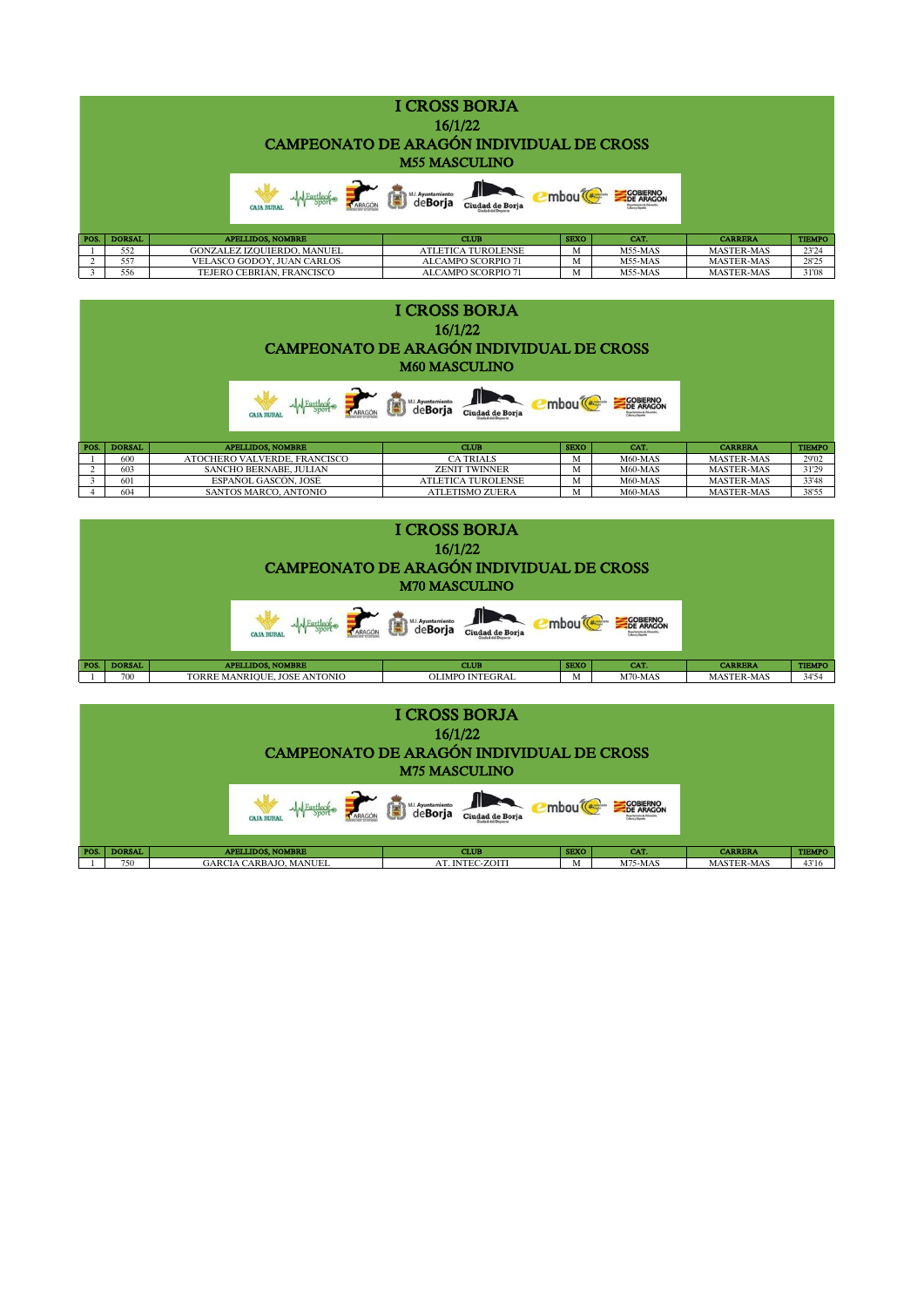|      | <b>I CROSS BORJA</b><br>16/1/22<br>CAMPEONATO DE ARAGÓN INDIVIDUAL DE CROSS<br><b>S20 FEMENINO</b> |                                |                                                         |             |                              |                |               |  |  |  |
|------|----------------------------------------------------------------------------------------------------|--------------------------------|---------------------------------------------------------|-------------|------------------------------|----------------|---------------|--|--|--|
|      |                                                                                                    |                                | M. Ayuntamiento<br>de <b>Borja</b> Ciudad de Borja<br>宫 |             | <b>COBIERNO</b><br>DE ARAGON |                |               |  |  |  |
| POS. | <b>DORSAL</b>                                                                                      | <b>APELLIDOS, NOMBRE</b>       | <b>CLUB</b>                                             | <b>SEXO</b> | CAT.                         | <b>CARRERA</b> | <b>TIEMPO</b> |  |  |  |
|      | 103                                                                                                | <b>ARTERO ABAD, VEGA</b>       | <b>TRAGAMILLAS ALCAÑIZ</b>                              | F           | S20 JUN-FEM - F              | MASTER-S20-FEM | 28'08         |  |  |  |
| 2    | 102                                                                                                | ANORO VALDOVINOS, DANIELA      | <b>TRAGAMILLAS ALCAÑIZ</b>                              | Е           | S20 JUN-FEM - F              | MASTER-S20-FEM | 28'15         |  |  |  |
| 3    | 100                                                                                                | CEPERUELO CLEMENTE, MARTA      | ZARAGOZA ATLETISMO                                      | F           | S20 JUN-FEM - F              | MASTER-S20-FEM | 29'00         |  |  |  |
|      | 101                                                                                                | <b>SALVADOR BLANCO, TERESA</b> | <b>ATLETISMO UTEBO</b>                                  | F           | S20 JUN-FEM - F              | MASTER-S20-FEM | 29'16         |  |  |  |
| 5    | 104                                                                                                | LIZANA INSA. PALOMA            | <b>TRAGAMILLAS ALCAÑIZ</b>                              | F           | S20 JUN-FEM - F              | MASTER-S20-FEM | 29'40         |  |  |  |
| 6    | 108                                                                                                | SANZ BORQUE, ALICIA            | ZARAGOZA ATLETISMO                                      | F           | S20 JUN-FEM - F              | MASTER-S20-FEM | 30'06         |  |  |  |

|      | <b>I CROSS BORJA</b><br>16/1/22<br>CAMPEONATO DE ARAGÓN INDIVIDUAL DE CROSS<br><b>S20 MASCULINO</b> |                                               |                                      |             |                              |                      |               |  |  |  |  |
|------|-----------------------------------------------------------------------------------------------------|-----------------------------------------------|--------------------------------------|-------------|------------------------------|----------------------|---------------|--|--|--|--|
|      |                                                                                                     | <b>A</b> Fartleck RARAGON<br><b>CAIA RURA</b> | M.L. Ayuntamiento<br>Ciudad de Borja |             | <b>COBIERNO</b><br>DE ARAGON |                      |               |  |  |  |  |
| POS. | <b>DORSAL</b>                                                                                       | <b>APELLIDOS, NOMBRE</b>                      | <b>CLUB</b>                          | <b>SEXO</b> | CAT.                         | <b>CARRERA</b>       | <b>TIEMPO</b> |  |  |  |  |
|      |                                                                                                     | TRASOBARES BELLOSTA, JUAN                     | ZARAGOZA ATLETISMO                   | M           | S20 JUN-MAS - M              | S20-MAS              | 29'24         |  |  |  |  |
|      | 2                                                                                                   | LOPEZ LUCIA, ALVARO                           | <b>ALCAMPO SCORPIO 71</b>            | M           | S20 JUN-MAS - M              | S20-MAS              | 30'43         |  |  |  |  |
| 3    | 3                                                                                                   | OSANZ LABORDA, ALVARO                         | <b>ZENIT TWINNER</b>                 | M           | S20 JUN-MAS - M              | S20-MAS              | 31'02         |  |  |  |  |
|      |                                                                                                     | JANATI SMOUNI, JEHAD                          | <b>HINACO MONZON</b>                 | M           | S20 JUN-MAS - M              | S <sub>20</sub> -MAS | 31'13         |  |  |  |  |
|      | Q                                                                                                   | <b>GUILLEN TOMAS, MIGUEL</b>                  | <b>ALCAMPO SCORPIO 71</b>            | M           | S20 JUN-MAS - M              | S20-MAS              | 31'32         |  |  |  |  |
| 6    | $\mathbf{\tau}$                                                                                     | <b>EGEA VIDAL, RUBEN</b>                      | <b>ALCAMPO SCORPIO 71</b>            | M           | S20 JUN-MAS - M              | S20-MAS              | 31'52         |  |  |  |  |
|      | 10                                                                                                  | LUMBIERRES GASCON, SAMUEL                     | <b>HINACO MONZON</b>                 | M           | S20 JUN-MAS - M              | S20-MAS              | 32'18         |  |  |  |  |
| 8    |                                                                                                     | <b>AZNAR SANCHEZ, JAVIER</b>                  | <b>ZENIT TWINNER</b>                 | M           | S20 JUN-MAS - M              | S20-MAS              | 32'53         |  |  |  |  |
| 9    | 6.                                                                                                  | BAH BAH. IBRAHIMA                             | <b>HINACO MONZON</b>                 | M           | S20 JUN-MAS - M              | S <sub>20</sub> -MAS | 39'41         |  |  |  |  |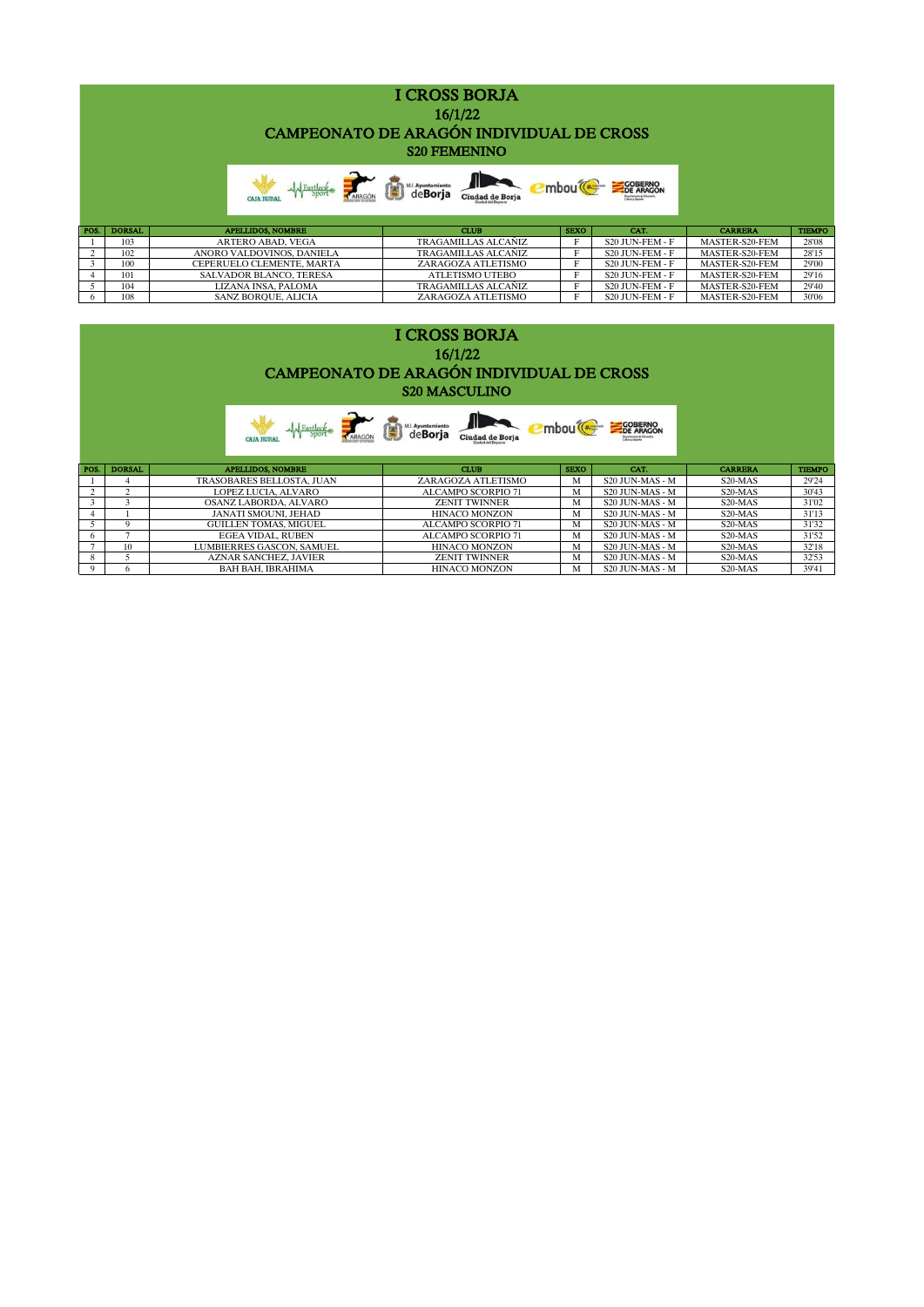|      |               | <b>CAJA RURA</b>               | 宙<br>deBorja Ciudad de Borja     |             | <b>COBIERNO</b><br>DE ARAGON |                |               |
|------|---------------|--------------------------------|----------------------------------|-------------|------------------------------|----------------|---------------|
| POS. | <b>DORSAL</b> | <b>APELLIDOS, NOMBRE</b>       | <b>CLUB</b>                      | <b>SEXO</b> | CAT.                         | <b>CARRERA</b> | <b>TIEMPO</b> |
|      | 1104          | DOMÍNGUEZ LÓPEZ, PILAR         | <b>INDEPENDIENTE</b>             | E           | POP-FEM - F                  | POPULAR        | 13'30         |
|      | 1110          | EXPÓSITO ARENAS.YOLANDA        | <b>FARTLECK SPORT</b>            | Е           | POP-FEM - F                  | <b>POPULAR</b> | 14'55         |
| 2    | 1102          | RIVIERE, CORALINE              | <b>TRANSPORTES SOLA TARAZONA</b> | Е           | POP-FEM - F                  | <b>POPULAR</b> | 16'07         |
|      | 1100          | <b>BOROUE CARINENA, ISABEL</b> | <b>AA TUROLENSE</b>              | E           | POP-FEM - F                  | <b>POPULAR</b> | 16'34         |

| <b>I CROSS BORJA</b>                                                   |  |
|------------------------------------------------------------------------|--|
| 16/1/22                                                                |  |
| <b>CROSS POPULAR</b>                                                   |  |
| <b>GENERAL MASCULINO</b>                                               |  |
| <b>COBIERNO</b><br>DE ARAGON<br>M.I. Ayuntamiento<br>mbou <sup>(</sup> |  |
| Eartleck,<br>Ciudad de Borja<br>ARAGÓN<br><b>CAJA RURAL</b>            |  |

1109 MARTÍNEZ ANTOÑANZAS, ANA INDEPENDIENTE F POP-FEM - F POPULAR 18'35 5 1108 CARMONA RUIZ, MARIA INDEPENDIENTE F POP-FEM - F POPULAR 23'08 6 1105 ORTIZ GIMENEZ, MARÍA TERESA INDEPENDIENTE F POP-FEM - F POPULAR 23'27

| POS.           | <b>DORSAL</b> | <b>APELLIDOS, NOMBRE</b>       | <b>CLUB</b>                      | <b>SEXO</b> | CAT.        | <b>CARRERA</b> | <b>TIEMPO</b> |
|----------------|---------------|--------------------------------|----------------------------------|-------------|-------------|----------------|---------------|
|                | 1018          | CARVAJAL DÍAZ, ADRIÁN          | ZENIT ATLEET LA MAFIA            | M           | POP-MAS - M | <b>POPULAR</b> | 11'34         |
| $\overline{2}$ | 1013          | RADA JARAY, DAVID              | <b>TRANSPORTES SOLA TARAZONA</b> | M           | POP-MAS - M | <b>POPULAR</b> | 12'00         |
| 3              | 1015          | <b>BOLDOVA IRACHE, DANIEL</b>  | <b>CLUB MONTAÑA BORJA</b>        | M           | POP-MAS - M | <b>POPULAR</b> | 12'03         |
|                | 1014          | <b>RAGA SEÑOR, ANDRES</b>      | <b>INDEPENDIENTE</b>             | M           | POP-MAS - M | <b>POPULAR</b> | 12'12         |
|                | 1032          | LONGARES ARAQUE, MARCOS        | <b>INDEPENDIENTE</b>             | M           | POP-MAS - M | <b>POPULAR</b> | 12'16         |
| 6              | 1008          | <b>MOHAMED, BABÁ</b>           | <b>FARTLECK SPORT</b>            | M           | POP-MAS - M | <b>POPULAR</b> | 12'32         |
|                | 1029          | <b>VIVES SERRANO, DAVID</b>    | <b>INDEPENDIENTE</b>             | M           | POP-MAS - M | <b>POPULAR</b> | 12'34         |
| 8              | 1010          | <b>GARCÍA PÉREZ, DIEGO</b>     | AÑON ACTIVIDADES DEPORTIVAS      | M           | POP-MAS - M | <b>POPULAR</b> | 12'36         |
| 9              | 1031          | ESPLIGARES GONZALEZ. JOSE LUIS | <b>INDEPENDIENTE</b>             | M           | POP-MAS - M | <b>POPULAR</b> | 12'48         |
| 10             | 1023          | OSANZ LAFITA, FRANCISCO        | ZENIT ATLEET LA MAFIA            | M           | POP-MAS - M | <b>POPULAR</b> | 12'59         |
| 11             | 1007          | ARENERE MENDOZA, JULIO         | <b>FARTLECK SPORT</b>            | M           | POP-MAS - M | <b>POPULAR</b> | 13'08         |
| 12             | 1017          | HERNÁNDEZ DE RIO. LUIS ALBERTO | ZENIT ATLEET LA MAFIA            | M           | POP-MAS - M | <b>POPULAR</b> | 13'09         |
|                | 1033          | <b>ARTAL RUIZ, DIEGO</b>       | <b>FARTLECK SPORT</b>            | M           | POP-MAS - M | <b>POPULAR</b> | 13'10         |
| 13             | 1003          | ESTAÚN, ÁNGEL                  | <b>FARTLECK SPORT</b>            | M           | POP-MAS - M | <b>POPULAR</b> | 13'19         |
| 14             | 1011          | ZARO GÓMEZ, ALBERTO            | <b>INDEPENDIENTE</b>             | M           | POP-MAS - M | <b>POPULAR</b> | 13'30         |
| 15             | 1005          | RANZ ANGULO, DAVID             | <b>INDEPENDIENTE</b>             | M           | POP-MAS - M | <b>POPULAR</b> | 13'50         |
| 16             | 1021          | GARCIA VIAMONTE. VÍCTOR        | <b>INDEPENDIENTE</b>             | M           | POP-MAS - M | <b>POPULAR</b> | 14'09         |
| 17             | 1022          | LAHUERTA VIAMONTE. IVÁN        | <b>INDEPENDIENTE</b>             | M           | POP-MAS - M | <b>POPULAR</b> | 14'46         |
| 18             | 1024          | PEREZ VALCARCEL, JOSE MANUEL   | <b>INDEPENDIENTE</b>             | M           | POP-MAS - M | <b>POPULAR</b> | 15'14         |
| 19             | 1012          | <b>GARCÍA AINAGA, MIGUEL</b>   | <b>TRANSPORTES SOLA</b>          | M           | POP-MAS - M | <b>POPULAR</b> | 15'22         |
| 20             | 1006          | MORON MORENO, MARIANO          | <b>FARTLECK SPORT</b>            | M           | POP-MAS - M | <b>POPULAR</b> | 15'22         |
| 21             | 1027          | PÉREZ CERRO, DAVID             | <b>OCTAVUS TRIATLON</b>          | M           | POP-MAS - M | <b>POPULAR</b> | 15'33         |
| 22             | 1020          | COLÁS ORTIZ, ÁLVARO            | <b>J.ZURITA</b>                  | M           | POP-MAS - M | <b>POPULAR</b> | 16'51         |
| 23             | 1019          | <b>COLAS SANZ, RAFAEL</b>      | <b>INDEPENDIENTE</b>             | M           | POP-MAS - M | <b>POPULAR</b> | 23'27         |

|      |               |                                   | <b>I CROSS BORJA</b><br>16/1/22<br><b>CROSS POPULAR</b><br><b>S14 FEMENINO</b> |             |                              |                                  |               |
|------|---------------|-----------------------------------|--------------------------------------------------------------------------------|-------------|------------------------------|----------------------------------|---------------|
|      |               | MA Fartlecke<br><b>CAJA RURAI</b> | M.L. Ayuntamiento<br>Ciudad de Borja                                           |             | <b>COBIERNO</b><br>DE ARAGON |                                  |               |
| POS. | <b>DORSAL</b> | <b>APELLIDOS, NOMBRE</b>          | <b>CLUB</b>                                                                    | <b>SEXO</b> | CAT.                         | <b>CARRERA</b>                   | <b>TIEMPO</b> |
|      | 1255          | <b>IZOUIERDO CERCEDA. IRATI</b>   | <b>TRANSPORTES SOLA</b>                                                        | F           | S14 INF-FEM - F              | S <sub>14</sub> -S <sub>16</sub> | 4'29          |
|      | 1253          | PABLO IBARZO, IRATI               | <b>INDEPENDIENTE</b>                                                           |             | S14 INF-FEM - F              | S <sub>14</sub> -S <sub>16</sub> | 4'44          |
|      | 1251          | SANMARTÍN CRUZ, VALERIA           | <b>INDEPENDIENTE</b>                                                           |             | S14 INF-FEM - F              | S <sub>14</sub> -S <sub>16</sub> | 5'09          |
| 4    | 1254          | ALVAREZ MONSERRATE, CARLOTA       | ZENIT ATLEET LA MAFIA                                                          |             | S14 INF-FEM - F              | S <sub>14</sub> -S <sub>16</sub> | 5'11          |

1256 SANCHEZ MADRID, PAULA INDEPENDIENTE F S14 INF-FEM - F S14-S16 5'17 6 1250 PÉREZ BOROBIA, CARLA INDEPENDIENTE F S14 INF-FEM - F S14-S16 5'32

|               |               |                                           | <b>I CROSS BORJA</b><br>16/1/22<br><b>CROSS POPULAR</b><br><b>S14 MASCULINO</b> |                   |                              |                                  |               |
|---------------|---------------|-------------------------------------------|---------------------------------------------------------------------------------|-------------------|------------------------------|----------------------------------|---------------|
|               |               | ~ Fartleck<br>ARAGÓN<br><b>CAJA RURAL</b> | deBorja<br>Ciudad de Borja                                                      | mbou <sup>(</sup> | <b>COBIERNO</b><br>DE ARAGON |                                  |               |
| POS.          | <b>DORSAL</b> | <b>APELLIDOS, NOMBRE</b>                  | <b>CLUB</b>                                                                     | <b>SEXO</b>       | CAT.                         | <b>CARRERA</b>                   | <b>TIEMPO</b> |
|               | 1200          | BERNAL DOMÍNGUEZ, ANGEL                   | <b>INDEPENDIENTE</b>                                                            | M                 | S14 INF-MAS - M              | S <sub>14</sub> -S <sub>16</sub> | 4'35          |
| $\mathcal{L}$ | 1201          | SÁNCHEZ DE MIGUEL, ANDER                  | <b>AD PIRINEOS</b>                                                              | M                 | S14 INF-MAS - M              | S <sub>14</sub> -S <sub>16</sub> | 4'38          |
|               | 1202          | <b>VIVES ARNAL, PABLO</b>                 | <b>A.D. PIRINEOS</b>                                                            | M                 | S14 INF-MAS - M              | S <sub>14</sub> -S <sub>16</sub> | 4'48          |